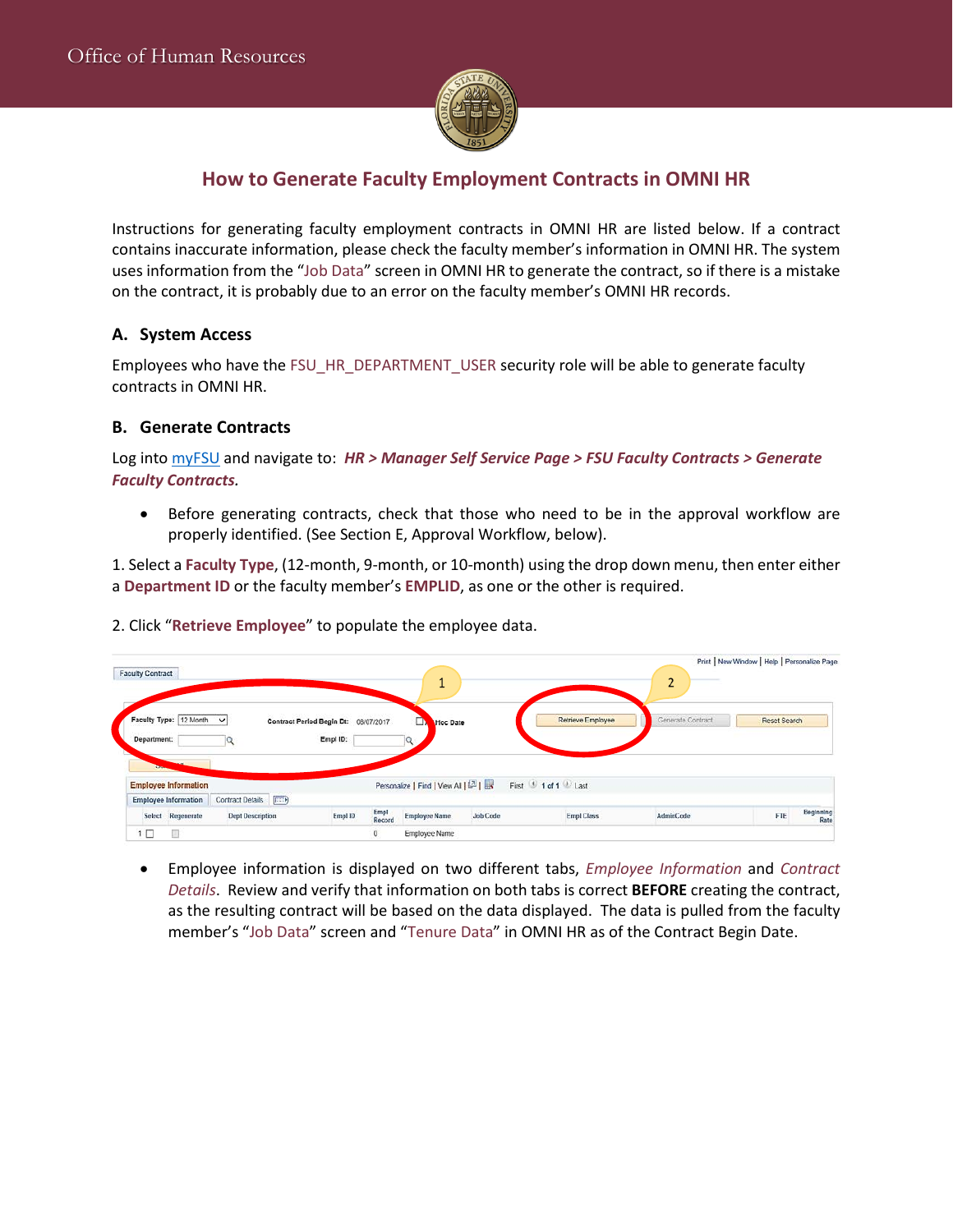| <b>Faculty Contract</b>                                    |                                                  |                                        |                 |                          |                   | Print   New Window   Help   Personalize Page |
|------------------------------------------------------------|--------------------------------------------------|----------------------------------------|-----------------|--------------------------|-------------------|----------------------------------------------|
| Faculty Type: 12 Month<br>$\checkmark$<br>Department:<br>Q | Contract Period Begin Dt: 08/07/2017<br>Empl ID: | Ad Hoc Date<br>Q                       |                 | <b>Retrieve Employee</b> | Generate Contract | <b>Reset Search</b>                          |
| Select All<br>Employee Information                         |                                                  | Personalize   Find   View All   [2]    |                 | First 1 of 1 Last        |                   |                                              |
| Contract Details [1179]<br><b>Employee Information</b>     |                                                  |                                        |                 |                          |                   |                                              |
| <b>Dept Description</b><br>Select Regenerate               | Empl ID                                          | Empl<br>Record<br><b>Employee Name</b> | <b>Job Code</b> | <b>Empl Class</b>        | AdminCode         | Beginning<br>FTE<br>Rate                     |
| D<br>1 口                                                   | $\circ$                                          | <b>Employee Name</b>                   |                 |                          |                   |                                              |

• Special Conditions can be added on the contract. Click on the *Contract Details* tab and select the appropriate special condition from the drop down box. Three of the available options, "*Reports to President,*" "*Reports to Provost,*" and "*Soft Money Funded*," will auto populate standard language onto the contract. The last option is "*Others*" which allows you to enter specific text that may be unique to the faculty member.

| Personalize   Find   View All   $\boxed{2}$  <br>First 1-21 of 21 2 Law<br><b>Employee Information</b> |          |                      |                              |             |                |                      |                    |                              |                         |                                |                        |                               |
|--------------------------------------------------------------------------------------------------------|----------|----------------------|------------------------------|-------------|----------------|----------------------|--------------------|------------------------------|-------------------------|--------------------------------|------------------------|-------------------------------|
|                                                                                                        |          | Employee Information | <b>Contract Details</b>      | $\sqrt{1}$  |                |                      |                    |                              |                         |                                |                        |                               |
|                                                                                                        |          | Select Regenerate    | <b>Dept Description</b>      | Empl ID     | Empl<br>Record | <b>Employee Name</b> |                    | Contract Type In/Out of Unit | <b>Tenure Status</b>    | <b>Prior Service</b><br>Credit | Special<br>Condition   | <b>Special Text</b>           |
|                                                                                                        | ▚        |                      | 074000-Biological<br>Science | 000000758 1 |                |                      | Specialized (4 Yr) | In-Unit                      | Non Tenure Not On Track |                                | Rpts to Pro V          |                               |
|                                                                                                        | $2 \Box$ |                      | 074000-Biological<br>Science | 0000010040  |                |                      | Specialized (4 Yr) | In-Unit                      | Non Tenure Not On Track |                                | Soft Mone <sup>V</sup> |                               |
|                                                                                                        | $3 \Box$ |                      | 074000-Biological<br>Science | 0000032280  |                |                      | Specialized (4 Yr) | In-Unit                      | Non Tenure Not On Track |                                | Others<br>M            | o<br>Time Limited Appointment |

- For a "**Regular**" contract run: the **Contract Period Begin Date** displayed is based on the first day of the academic year for the **Faculty Type** selected, (12-month, 9-month, or 10-month), using the current fiscal year.
	- o Once you have reviewed the data for accuracy and added any special conditions, select faculty members individually or select the entire list with the "**Select All**" button, then click "**Generate Contract**" for the contracts to be created.
	- o A "*Selected Contracts are being Generated*" message will display to indicate the process is running. It may take a few minutes for the process to complete depending on the number of contracts being generated, but you will be notified **by email** when the contracts have been successfully created. You may work on other things in the meantime, including generating additional contracts for a different group of faculty members.

*Note*: *Contracts are not automatically routed for approval when generated. Once created, the contracts will need to be reviewed for accuracy and then submitted for electronic signatures. (See Section C, Submit Contracts for Approval, below).* 

- If a contract cannot be selected/generated, click on the *Contract Details* tab and check the last three columns for a possible explanation.
	- o *Message* Any displayed comment will provide a reason why a contract cannot be generated and may possibly provide further instruction.
	- o *No Funding* The box under this column will be checked if the faculty member does not have sufficient funding approved in OMNI HR to pull the contract as requested.
	- o *Contract Exists —* If a contract has already been generated for the Contract Period Begin Date, the faculty member's name will be a hyperlink and the box under this column will be checked. The department representative can use the hyperlink to access the contract document or can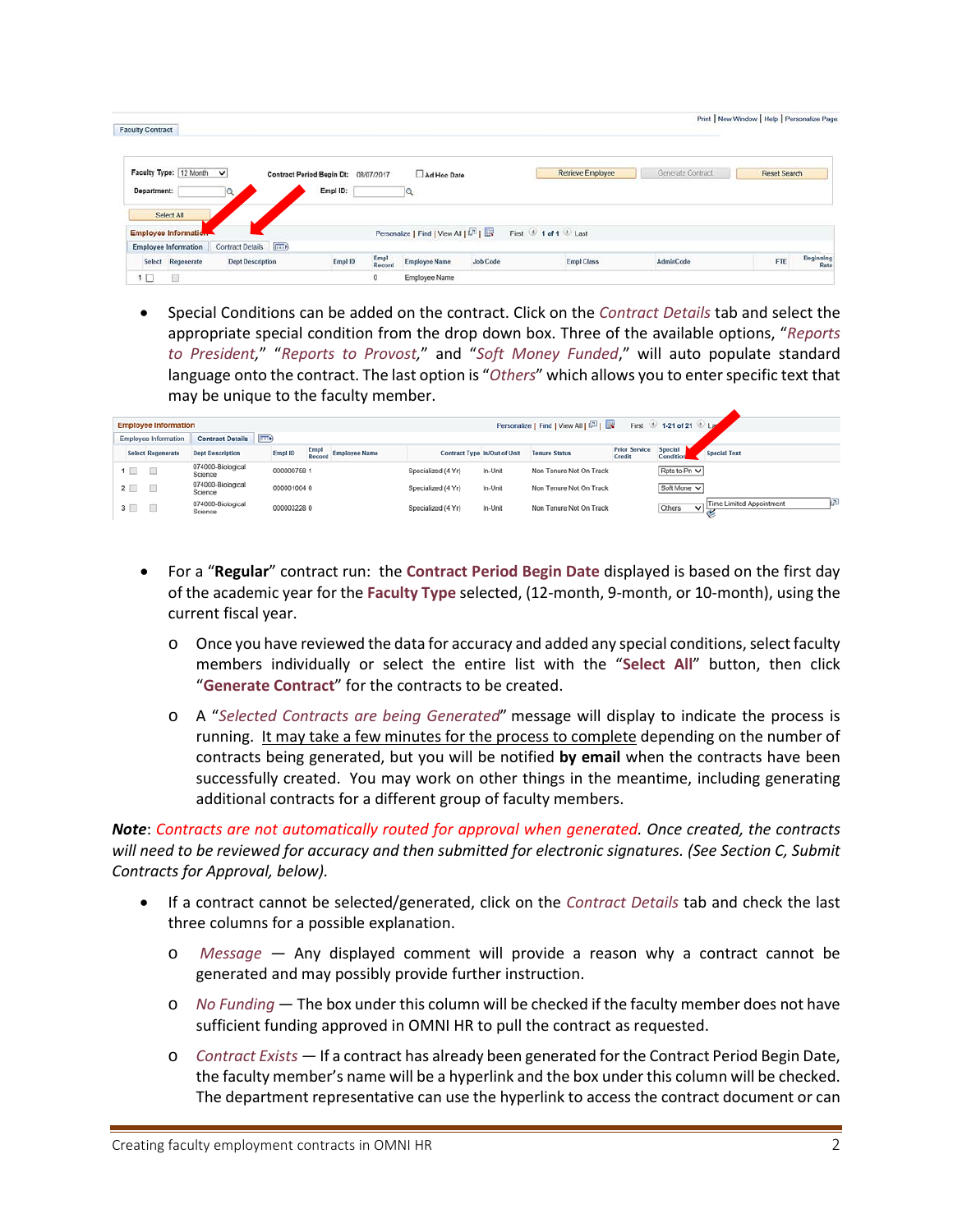access it by logging into myFSU and navigating to: *HR > Manager Self Service Page > FSU Faculty Contracts > View Contract.* 

| Personalize   Find   View All   (2)      <br><b>Employee Information</b><br><b><i><u><b>D</b></u></i></b> 142 of 12 <b><i>D</i></b> Last<br>First |            |                      |                                    |            |                              |                    |                              |                         |                                |                      |                     |                                                               |            |                        |
|---------------------------------------------------------------------------------------------------------------------------------------------------|------------|----------------------|------------------------------------|------------|------------------------------|--------------------|------------------------------|-------------------------|--------------------------------|----------------------|---------------------|---------------------------------------------------------------|------------|------------------------|
|                                                                                                                                                   |            | Employee Information | Contract Details [777)             |            |                              |                    |                              |                         |                                |                      |                     |                                                               |            |                        |
|                                                                                                                                                   |            | Select Regenerate    | <b>Dept Description</b>            | Empl ID    | Empl<br>Regerd Employee Name |                    | Contract Type In/Out of Unit | Tenure Status           | <b>Prior Service</b><br>Credit | Special<br>Condition | <b>Special Text</b> | Mossage                                                       | No Funding | <b>Contract Exists</b> |
|                                                                                                                                                   | $1 \Box$   |                      | 075000 Chemistry &<br>Blochemistry | 0000060690 |                              | Specialized (4 Yr) | In-Unit                      | Non Tenure Not On Track |                                |                      |                     | Last Contract 2016-08-08 ; Run Ad Hoc<br>for updated contract |            | $\Box$<br><b>COLL</b>  |
|                                                                                                                                                   | $2$ $\Box$ |                      | 075000-Chemistry &<br>Biochemistry | 0000134450 |                              | Specialized (2 Yr) | In-Unit                      | Non Tenure Not On Track |                                |                      |                     |                                                               |            | M                      |
|                                                                                                                                                   | $3$ $\Box$ |                      | 075000-Chemistry &<br>Biochemistry | 0000360130 |                              | Faculty (1 Yr)     | In Unit                      | Non Tenure Not On Track |                                |                      |                     | Funding does not exist                                        | M          | <b>COL</b>             |

• *For an "Ad Hoc" contract run:* An ad hoc contract run will most often be used to pull updated contracts that reflect salary increases for specialized faculty members on four-year contracts that were last generated in the previous year. However, an ad hoc contract run will also be required when a faculty member is hired or has a data change with an effective date that is after the start of the current academic year.

*Note: An "Ad Hoc" contract run should not be used when generating updated contracts that reflect salary increases implemented by the University during the fall semester. Once all applicable increases have been implemented, a "Regular" contract run should be completed again by selecting the "Regenerate" option that becomes available once the first contract has been fully approved.*

- o The steps for generating an ad hoc contract are almost the same as those for a regular contract run with one exception explained below.
- o Before clicking "**Retrieve Employee**" to populate the employee data, you will need to manually enter the contract date rather than using the automatically generated Contract Period Begin Date.
- o Click the "**Ad Hoc Date**" button, which allows for a user-entered date. The date entered should be the date of the data change that gave rise to the need for an updated contract. A contract should be generated for the balance of the contract year (contingent on the existence of funding, where applicable).

| <b>Faculty Contract</b> |                                           |                         |                                                  |                |                                   |          |                   |                   | Print   New Window   Help   Personalize Page |
|-------------------------|-------------------------------------------|-------------------------|--------------------------------------------------|----------------|-----------------------------------|----------|-------------------|-------------------|----------------------------------------------|
| Department:             | Faculty Type: 12 Month V                  |                         | Contract Period Begin Dt: 08/07/2017<br>Empl ID: |                | Ad Hoc Date                       |          | Retrieve Employee | Generate Contract | <b>Reset Search</b>                          |
|                         | Select All<br><b>Employee Information</b> |                         |                                                  |                | Personalize   Find   View All   2 |          | First 1 of 1 Last |                   |                                              |
|                         | <b>Employee Information</b>               | Contract Details [777.) |                                                  |                |                                   |          |                   |                   |                                              |
| Select                  | Regenerate                                | <b>Dept Description</b> | Empl ID                                          | Empl<br>Record | <b>Employee Name</b>              | Job Code | <b>Empl Class</b> | <b>AdminCode</b>  | Beginning<br>FTE<br>Rate                     |
| $\Box$                  | $\Box$                                    |                         |                                                  | 0              | Employee Name                     |          |                   |                   |                                              |

### **C. Submit Contracts for Approval**

Log into myFSU and navigate to: *HR > Manager Self Service Page > FSU Faculty Contracts > View Contract.* 

• Generated contracts can be found individually by searching for a specific Employee ID, or a department number can be entered to find the contracts for an entire group.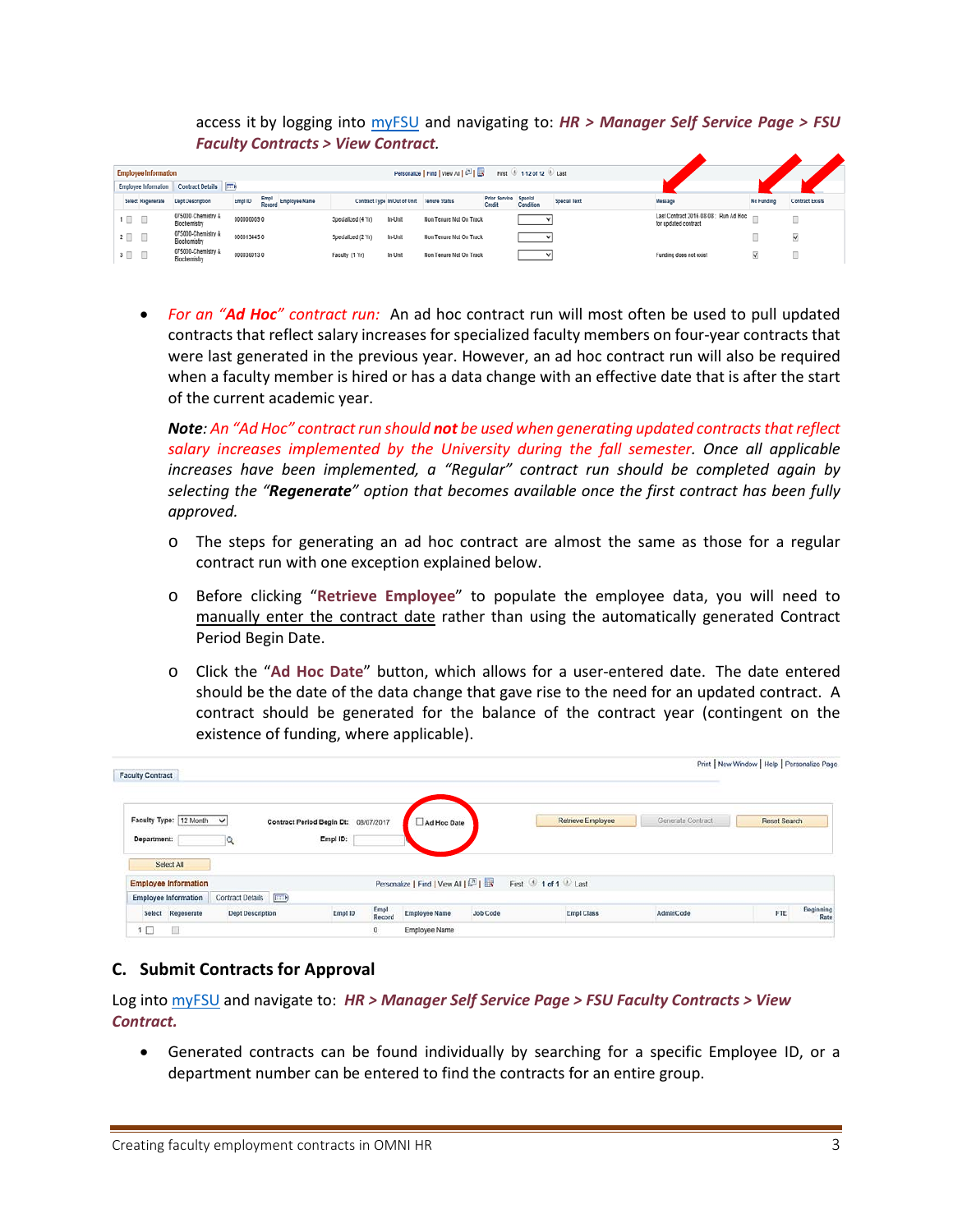#### Print New Window

#### **View Contract**

Enter any information you have and click Search. Leave fields blank for a list of all values

| <b>Find an Existing Value</b>  |                               |  |  |              |  |  |  |  |  |
|--------------------------------|-------------------------------|--|--|--------------|--|--|--|--|--|
| <b>₩ Search Criteria</b>       |                               |  |  |              |  |  |  |  |  |
|                                |                               |  |  |              |  |  |  |  |  |
| Contract Number =              | $\check{ }$                   |  |  |              |  |  |  |  |  |
|                                | Empl ID begins with $\vee$    |  |  |              |  |  |  |  |  |
| $Empl$ Record =                | $\checkmark$                  |  |  |              |  |  |  |  |  |
|                                | Name begins with $\vee$       |  |  |              |  |  |  |  |  |
| $Employee$ Type =              | $\checkmark$                  |  |  | $\checkmark$ |  |  |  |  |  |
| Begin Date $=$                 | $\checkmark$                  |  |  | <b>DU</b>    |  |  |  |  |  |
| Contract Status =              | $\checkmark$                  |  |  | $\checkmark$ |  |  |  |  |  |
|                                | Department begins with $\vee$ |  |  |              |  |  |  |  |  |
| Include History Case Sensitive |                               |  |  |              |  |  |  |  |  |

Search Clear Basic Search & Save Search Criteria

- Before taking action, perform a thorough review to make sure the contract reflects information consistent with the employee data that was displayed on the tabs. After verifying that the contract is correct, click on the "**Submit**" button under the contract to route for approval.
- If a contract contains errors, click on the "**Cancel Contract**" button, and before regenerating the contract, submit a request for the necessary corrections to be made in the faculty member's "Job Data" screen and/or "Tenure Data" in OMNI HR.

| Submit<br><b>Cancel Contract</b><br>$\sim$                                                   | Date Created: 06/09/2017<br>Generated By: |
|----------------------------------------------------------------------------------------------|-------------------------------------------|
| $\parallel$ Previous in List<br>Next in List<br>Return to Search<br>$\sqrt{2}$<br><b>STA</b> |                                           |

### **D. Contract Data and Verbiage**

Contract data and terms (verbiage) will be different for different types of faculty members. This means you must carefully check every contract for accuracy, paying special attention to possible variations. Please see the attached *Faculty Contracts Reference Chart* for the proper length of contract associated with specific faculty job codes.

- *Non-Specialized Faculty* This contract requires the faculty member be in active status and have active funding. If there is no funding, this will be indicated in the *Generate Faculty Contracts* page under the *Contract Information* tab, and you will not be able to select that faculty member for the contract generation process.
- *Specialized Faculty (Level 1, Single year)* This contract also requires the faculty member be in active status and have active funding. For specialized faculty on single year, "soft money" funded appointments, the contract dates will be based on the available funding currently reflected in OMNI HR. If additional funding has been submitted and approved, a new contract will need to be generated to show the extended appointment dates.
- *Specialized Faculty (Level 2/3, Multi-Year)* Level 2 and Level 3 specialized faculty (i.e., Teaching Faculty II and Teaching Faculty III) receive multi-year appointments (MYAs).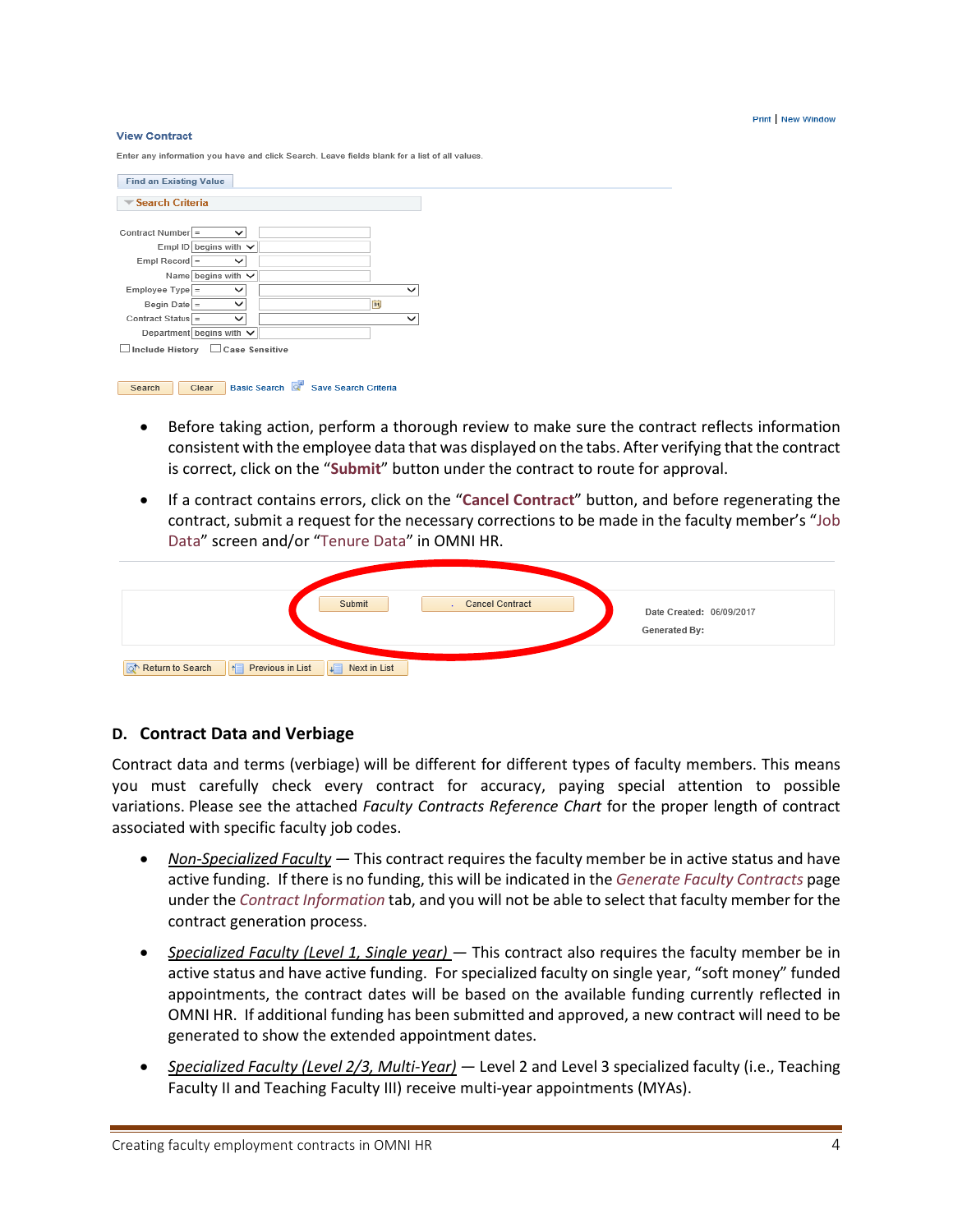- o Level 2 specialized faculty will be on two-year contracts and will receive a new contract each academic year, effectively providing a "rolling" two-year contract.
- o Level 3 specialized faculty will have a four-year contract, which will only be extended biannually (every other year).

In these cases, a comment will appear in the *Contract Information* tab indicating that the faculty member received an extended 4-year contract in the previous year and providing instruction to "*Run Ad Hoc for updated contract*." No new contract could be generated via the "Regular" run where this is indicated. **NOTE:** *If a faculty member receives an increase before a "renewal" contract year, the ad hoc process should be used to issue an updated contract. This contract will only reflect the remaining time left of the current contract.*

• *FSUS Faculty (Dept. 131000)* – This contract requires that the employee be in active status and have active funding. Section 6 of this contract has different options than the other faculty types. FSUS faculty contracts will have different verbiage for some provisions, depending on whether the employee is in-unit or out-of-unit.

### **E. Approval Workflow**

- All contracts (other than FSUS, Dept. 131000) route for approval to the individual indicated as the primary DDDH for the faculty member's department on the **FSU Department Reps Table** in OMNI HR, before routing to the faculty member for acceptance. Department Reps can update the primary DDDH field in the table by following these instructions.
- FSUS (Dept. 131000) contracts route for approval to the individual with an Admin Code of 'U1" Dir-University School, before routing to the faculty member for acceptance.
- If no individual is marked as the primary DDDH on the **FSU Department Reps Table**, the contract routes to the faculty member's supervisor for approval, before routing to the faculty member for acceptance.
- The 1<sup>st</sup> approver (Primary DDDH or Supervisor) can approve or deny the contract. If denying, the  $1<sup>st</sup>$  approver is required to enter reason for the denial. If a data issue was found on the contract that led to the denial, the problem can be indicated and a new corrected contract can be generated after the data issue is corrected.
- Email notifications and OMNI HR worklist entries are created when a contract is routed to a user for action. When a contract is fully executed (approved and signed by the faculty member), an email notification goes to the department representative that originated the contract. If denied, an email notification goes to the department representative (originator). A reminder email is sent to the faculty member and the originator if no action is taken on the contract after 7 days.
- Contracts will automatically populate to the faculty member's personnel file once they are fully approved and signed electronically.

### **F. View (and Approve) Contract Pages**

Employees who have the **FSU\_HR\_DEPARTMENT\_USER** security role in OMNI HR can access any contract they created.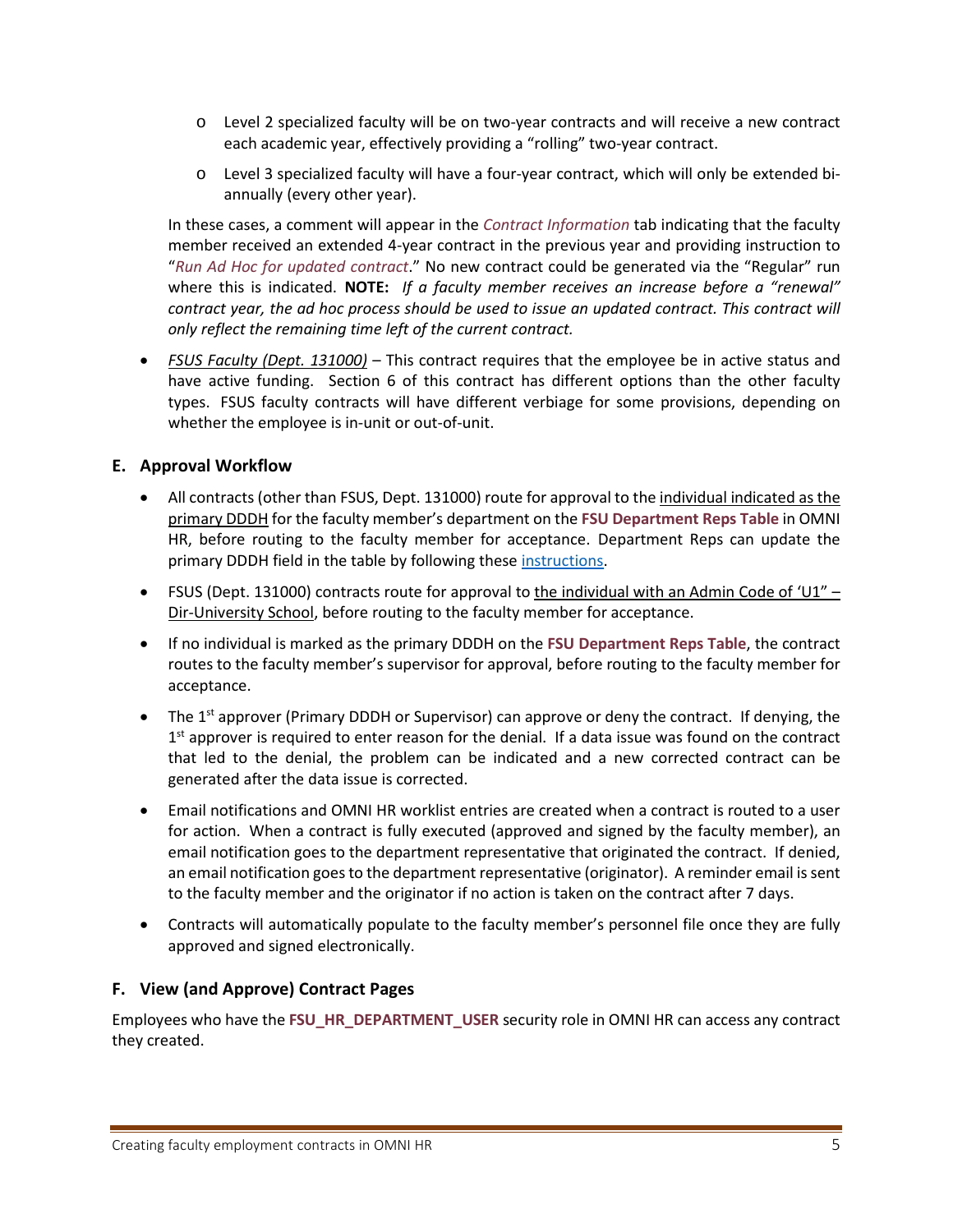A contract can be accessed directly using the link provided in the email notification received by a user when a contract has been routed to them for action. Otherwise, contracts can be found using the following OMNI HR navigations:

- To view contracts: Log into myFSU and navigate to: *HR > Manager Self Service Page > FSU Faculty Contracts > View Contract.*
- To approve contracts:
	- o *DDDH Approval* Log into myFSU and navigate to: *HR > Manager Self Service Page > FSU Faculty Contracts > Approve Contract*. Users will only see contracts that are pending their approval in their queue.
	- o *Faculty Member Approval* Faculty members can view and/or accept their own contracts by logging into myFSU and navigating to: *HR > Employee Self Service Page > FSU Faculty Contracts*.
- The Contract has a "**Print from Page**" option to enable the faculty member and department representative to print. The electronic signature fields are not populated until **AFTER** approval actions are taken.